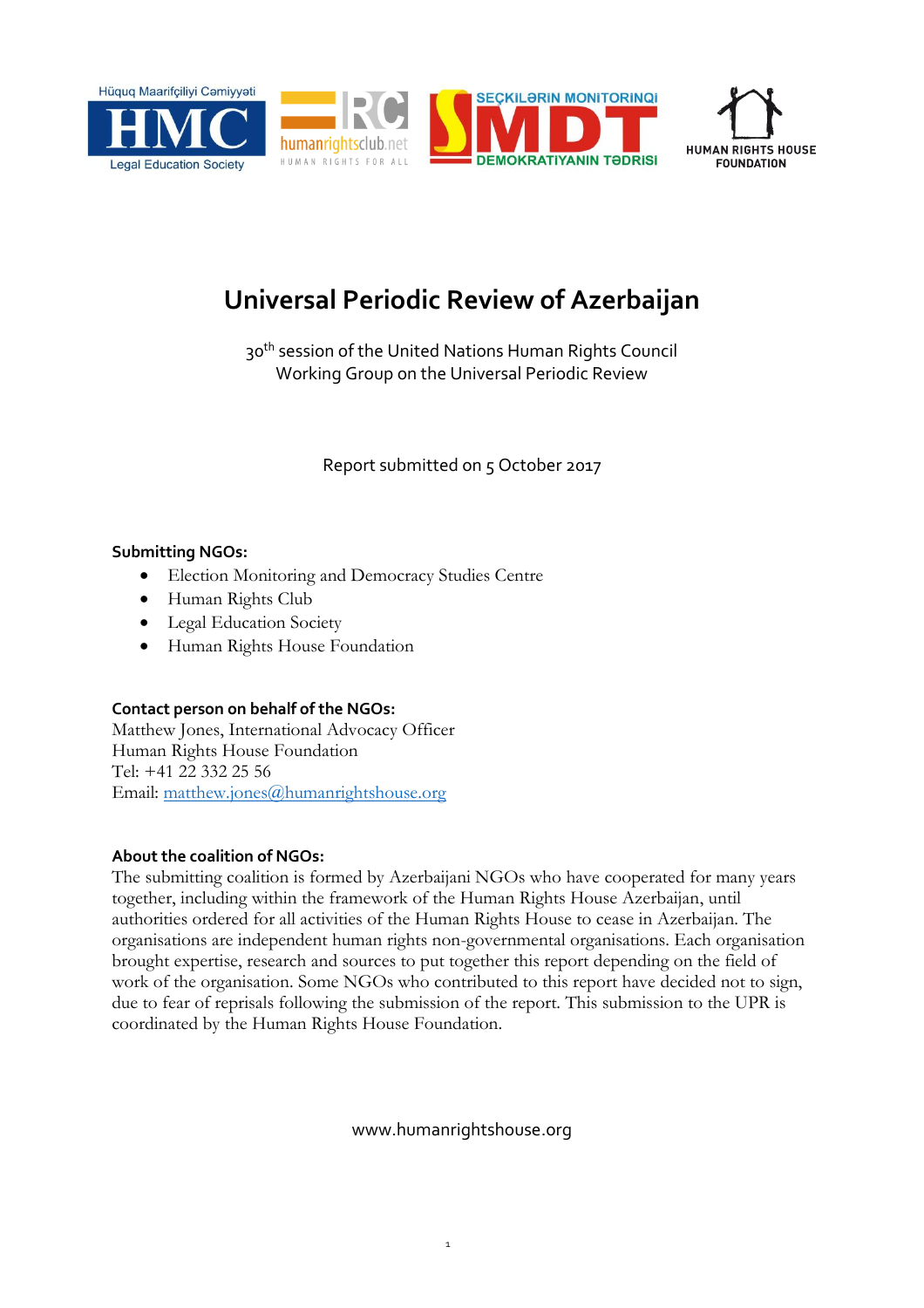# **Freedom of association and assembly, and the right to be a human rights defender**

- 1. During its Universal Periodic Review in April 2013, the Republic of Azerbaijan accepted a number of general and specific UPR recommendations on establishing an enabling environment for freedom of association, more specifically:
	- $\circ$  Removing all legislative and practical obstacles for the registration<sup>1</sup>, funding and work of NGOs in Azerbaijan; 2
	- o Inviting the Special Rapporteur on the rights to freedom of peaceful assembly and of association to visit the country;<sup>3</sup>
	- o Revising the Law on Non-Governmental Organizations to comply fully with international human rights law; 4
	- o Reviewing legal and administrative requirements for the registration of NGOs, which would simplify the process and encourage the independence of civil society representatives;<sup>5</sup>
	- o Eliminating the practice of unlawful postponement and of refusal to register NGOs, including international NGOs and those critical of the Government and defending human rights; 6
	- o Harmonizing national legislation governing registration and funding of NGOs with the recommendations made by the European Commission for Democracy through Law, better known as the Venice Commission, with a view to ensuring a free and open space for its civil society;<sup>7</sup>
	- o Protecting and guaranteeing for NGOs and other civil society actors to be able to conduct their activities without fear of being endangered or harassed.<sup>8</sup>
- 2. Since 2009, the crackdown on civil society has intensified, marked by legislative changes limiting the autonomy of NGOs and giving overreaching authority to the government to control NGOs. The authorities have used the legislation to close human rights and media organisations, prosecute their leaders or employees, such as Radio Free Europe / Radio Liberty and Meydan TV, or order them to cease all activities, as the authorities did with the Human Rights House Azerbaijan in March 2011.
- 3. Since its last UPR in 2013 and despite all the above-mentioned recommendations being accepted, Azerbaijan has built a track record on unprecedented crackdown on NGOs, in the forms of adoption of repressive amendments to the NGO legislation<sup>9</sup> and trumped up charges<sup>10</sup> against civil society leaders, human rights NGOs, and representative and branch

 $\overline{a}$ 

<sup>10</sup> On 22 April 2014, a criminal case Nr. 142006023 has been initiated by the General Prosecutor Zakir Garalov on the basis of the information received from the Ministry of Justice (MoJ) on alleged irregularities in the activities of a number of domestic and

<sup>1</sup> A/HRC/24/13/Add.1 - Para. 1, 19-24

<sup>2</sup> A/HRC/24/13/Add.1 - Para. 1, 7

<sup>3</sup> A/HRC/24/13/Add.1 - Para. 1, 6

<sup>4</sup> A/HRC/24/13/Add.1 - Para. 1, 7

<sup>5</sup> A/HRC/24/13/Add.1 - Para. 1, 19-24

<sup>6</sup> A/HRC/24/13/Add.1 - Para. 1, 19-24

<sup>7</sup> A/HRC/24/13/Add.1 - Para. 1, 7

<sup>8</sup> A/HRC/24/13/Add.1 - Para. 1, 19-24

<sup>9</sup> On February 3, 2014, November 16, 2014, and November 20, 2014, changes were made to the Law on Grants, the Law on State Registration of Legal Entities and the State Registry and the Code of Administrative Offences, which have the potential to significantly impair the work of both Azerbaijani and foreign organizations. They introduced many obligations for organizations, including new registration requirements, and rules regarding receiving and using grants and reporting to the government. In addition, the new changes established harsh penalties for those who violate both new and previously existing obligations under the law.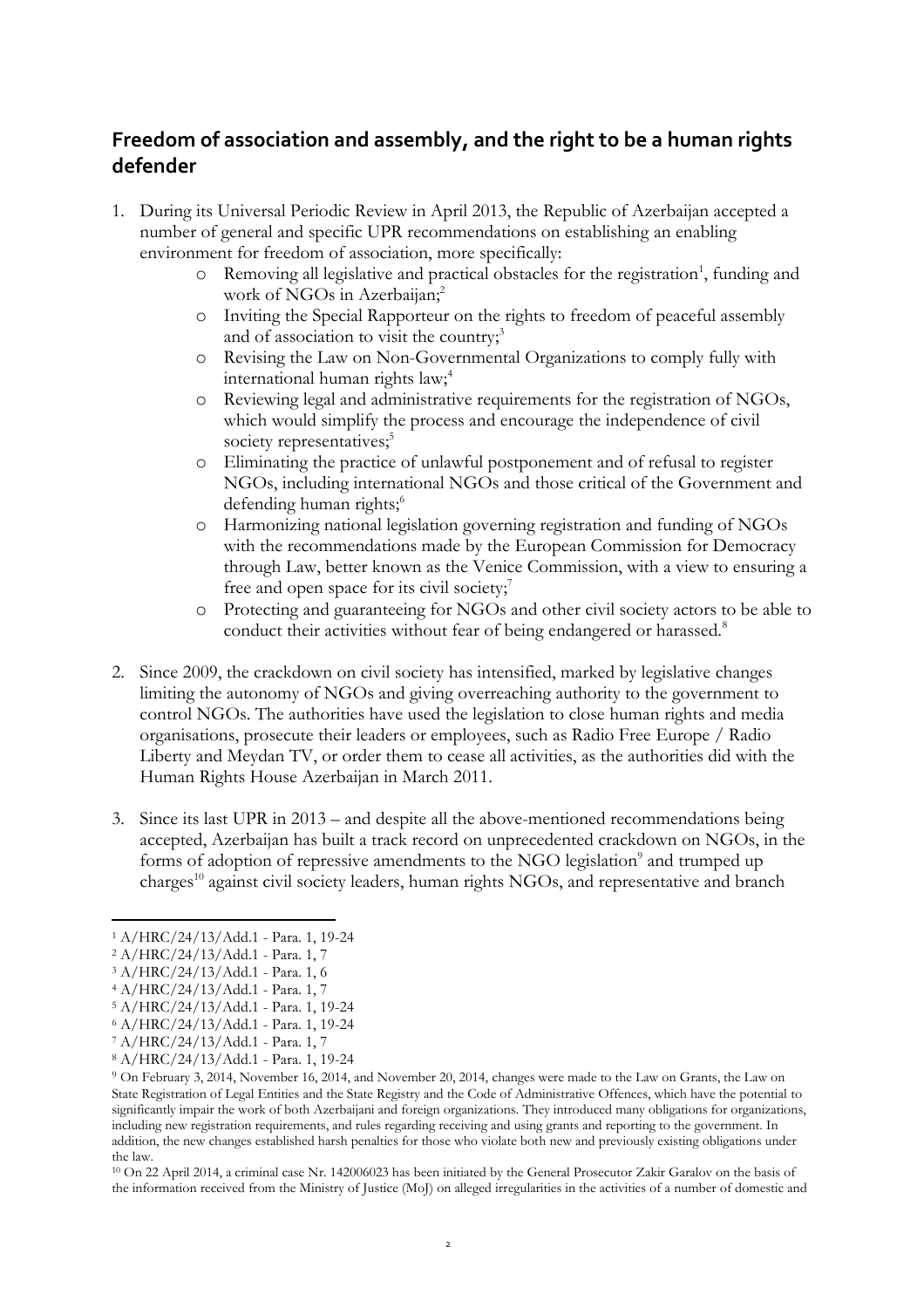offices of international NGOs in Azerbaijan which lead to arrest of human rights defenders, NGO leaders and activists. In addition, many NGO leaders were forced to leave the country and some are still encountering special search and interrogations while crossing the Azerbaijani border.

- 4. Currently, the legal environment for NGOs has reached a severely repressive stage with harsh limitations established for NGOs in terms of access to funding, especially foreign funding, including lack of free and full ability to operate without any fear and prosecution, paralyzed projects through the blocking of grant money in local bank accounts, and a politicized NGO registration practice over a decade, including registration of representatives and branches of international organizations.
- 5. The legal amendments on increasing of fines for organizing or participating in unauthorized protests came into force in 2013 and the maximum periods of administrative detention prolonged for certain assembly-related offenses. Among the amendments adopted in the September 2016 referendum, was a provision that the right to free assembly is contingent on not violating "public order and morals."
- 6. Since the beginning of 2016, despite the conditional release of human rights defenders by court decisions and a pardon decree signed in March 2016, including human rights defenders, the current legal and political environment does not provide civil society with the ability to work freely and securely.
- 7. Releases of prominent civil society leaders that were imprisoned during the summer of 2014:
	- o On 9 December 2015, human rights defender Leyla Yunus was released on probation. Her husband Arif Yunus was released a month earlier, on 12 November 2015. They were not able to leave the country until 19 April 2016, when they were allowed to travel to the Netherlands to receive medical care for their deteriorating health; $^{11}$
	- o On 17 March 2016, the Baku Court of Appeals converted the six-year prison sentence of journalist Rauf Mirkadirov to a five-year suspended sentence, thus effectively releasing him from custody;
	- o Those released as part of the presidential pardon of 17 March 2016 include Rasul Jafarov, Head of the Human Rights Club, an organisation established in 2010 to protect human rights and freedoms in Azerbaijan, and Anar Mammadli, Chairman of the Election Monitoring and Democracy Studies Centre (EMDS), an organisation that has been carrying out independent election monitoring in Azerbaijan since  $2001$ ;<sup>12</sup>
	- o On 28 March 2016, Intigam Aliyev was released following the Azerbaijan supreme court's decision to convert his seven-and-a-half-year prison sentence to a suspended term for the rest of the sentence. Intigam Aliyev is a prominent

- Shrinking space for civil society in Azerbaijan, June 2016, available a[t https://www.irfs.org/wp](https://www.irfs.org/wp-content/uploads/2016/07/Shrinking-Space-for-Civil-Society-in-Azerbaijan.pdf)[content/uploads/2016/07/Shrinking-Space-for-Civil-Society-in-Azerbaijan.pdf;](https://www.irfs.org/wp-content/uploads/2016/07/Shrinking-Space-for-Civil-Society-in-Azerbaijan.pdf)
- Freedom Now and Human Rights House Network, *Breaking point in Azerbaijan*, Washington, DC and Geneva, May 2015, available at [http://humanrightshouse.org/Articles/20947.html.](http://humanrightshouse.org/Articles/20947.html)
- <sup>11</sup> HRHF, "Leyla Yunus released on probation in Azerbaijan," 9 December 2015, available at [http://humanrightshouse.org/Articles/21344.html.](http://humanrightshouse.org/Articles/21344.html)

 $\overline{a}$ 

foreign NGOs. This led to the 'criminalization' of their human rights activities, seizure of their bank accounts, interrogations of NGO leaders and staff, imposition of travel bans or escape from the country to seek for refuge abroad. See in this regard *inter alia*:

<sup>12</sup> HRHF, "Released: Anar Mammadli and Rasul Jafarov," 16 March 2016, available at [http://humanrightshouse.org/Articles/21541.html.](http://humanrightshouse.org/Articles/21541.html)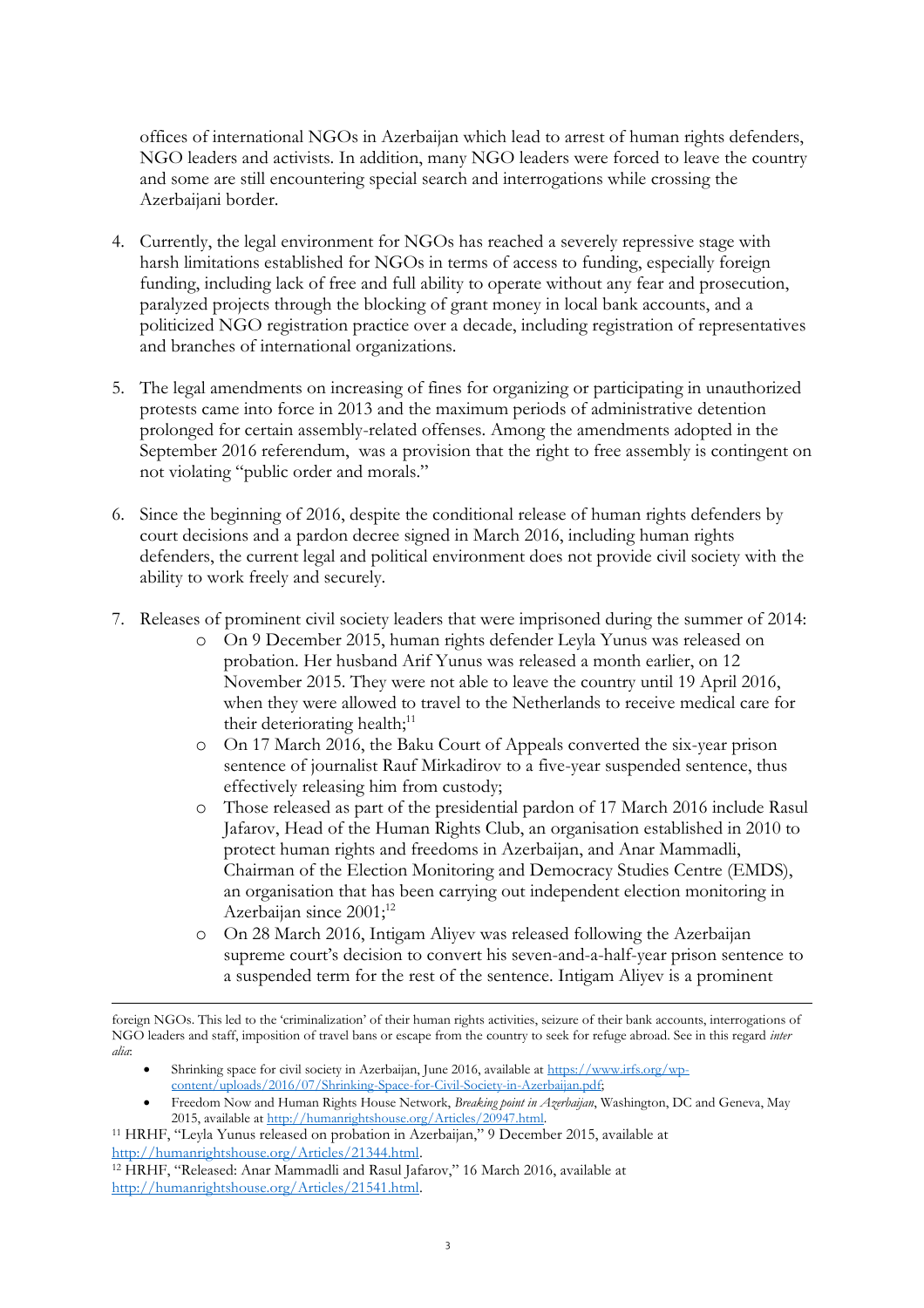human rights lawyer and a mentor for other lawyers and activists. Following his release, Intigam Aliyev<sup>13</sup> remains under a travel ban.

- 8. Unfortunately, the situation has not improved since 2013; on the contrary, new obstacles have emerged concerning the protection of political freedoms. Since the end of 2013, CSOs were *de-facto* banned from conducting seminars, round tables and forums in Baku and regions of Azerbaijan. The owner of private places (hotels, press rooms) and the manager of public buildings illegally demand confirmation of official permission from the local and central executive bodies for hosting events of CSOs and political parties.
- 9. Following an official visit to Azerbaijan in September 2016, the United Nations Special Rapporteur on the situation of human rights defenders assessed that civil society has been "paralysed" by the government and has faced "the worst situation" since the country's independence in 1991. He called upon Azerbaijan to "rethink [its] punitive approach to civil society." 14
- 10. In May 2017, the Commissioner for Human Rights of the Council of Europe renewed his concern about the situation in Azerbaijan. He wrote: "since 2015, I have intervened before the European Court of Human Rights in seven cases, which are in my view emblematic of the human rights problems of the country: limitations to freedom of expression, shrinking space for NGOs, and official harassment of human rights defenders and their lawyers. While the applicants of the cases I intervened in are no longer in prison, we should not forget all the others who are still detained on charges which defy credibility, often after having expressed critical views against the authorities."<sup>15</sup>
- 11. The harassment and use of disciplinary sanctions against independent lawyers in Azerbaijan is a cause for serious concern. Threats of disbarment or temporary suspension are used to discourage lawyers from taking on politically sensitive cases and from making appeals, which is a necessary precondition to initiating an application for redress with the European Court of Human Rights (ECtHR). Pressure on lawyers from the Presidium of the Azerbaijan Bar Association appears in the form of a verbal warning against taking on a particular client or case. Authorities then threaten disciplinary action against a lawyer, which could result in temporary or permanent suspension from the Bar. Once a lawyer is disbarred they can no longer serve as defence counsel in a criminal case at any level of review. The threat of disbarment hangs over the heads of any lawyer and threatens their very livelihood and that of their families. This form of harassment has been very successful at reducing the number of lawyers in the country who are willing to risk their careers and their own security.<sup>16</sup>
- 12. The participants of protest actions and public rallies organized by the National Council of Democratic Forces, which were sanctioned by the Baku city executive administration, were reportedly detained after and ahead of these events by the police departments. At the same

 $\overline{a}$ 

<sup>15</sup> Nils Muiznieks, Commissioner for Human Rights of the Council of Europe, "Azerbaijan should release all persons detained because of their views expressed or legitimate civic activity," 17 May 2017, available at: [http://www.coe.int/en/web/commissioner/-/azerbaijan-should-release-all-persons-detained-because-of-their-views-expressed-](http://www.coe.int/en/web/commissioner/-/azerbaijan-should-release-all-persons-detained-because-of-their-views-expressed-or-legitimate-civic-activity)

<sup>&</sup>lt;sup>13</sup> "Intigam Aliyev released," 29 March 2016, available at http://humanrightshouse.org/Articles/21553.html. <sup>14</sup> HRHF, "Azerbaijan: 'Rethink punitive approach to civil society'," 22 September 2016, available at [http://humanrightshouse.org/Articles/21894.html.](http://humanrightshouse.org/Articles/21894.html)

[or-legitimate-civic-activity.](http://www.coe.int/en/web/commissioner/-/azerbaijan-should-release-all-persons-detained-because-of-their-views-expressed-or-legitimate-civic-activity) <sup>16</sup> Further information on specific cases and harassment of lawyers in Azerbaijan: "Human Rights Lawyers at Risk Making the Case for Protection of Legal Professionals in Azerbaijan, Belarus, Moldova, Russia, and Ukraine," Oslo & Geneva, September 2015, available at [http://humanrightshouse.org/Articles/21175.html.](http://humanrightshouse.org/Articles/21175.html)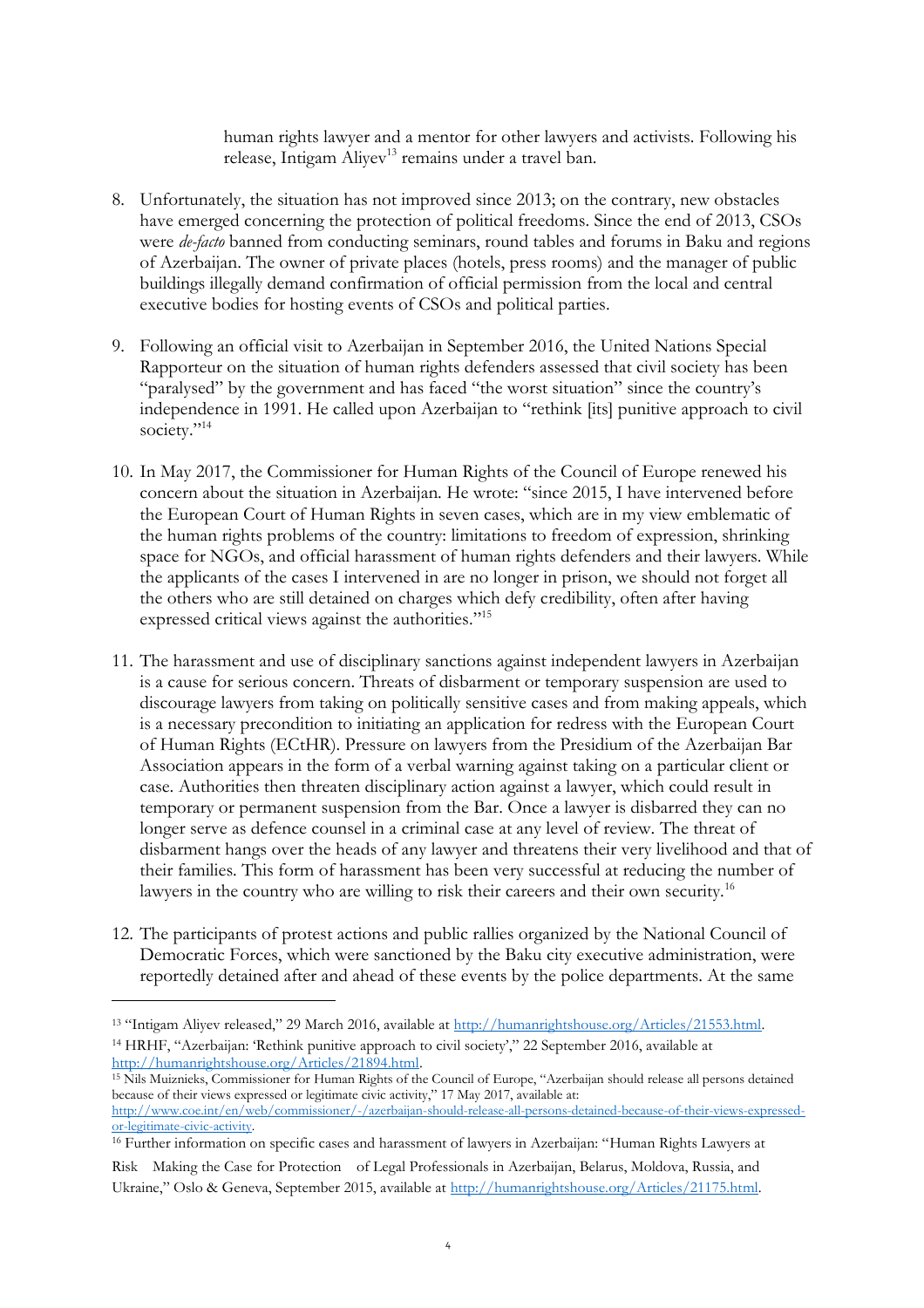time, there were observed filming and checking of participants by the plain clothed police at the entrance of the stadium where public rallies that were held resulted in prosecution of political activists later. For example, ahead of the public rally organized by the National Council of Democratic Forces on 22 September 2017, 65 people were summoned to police departments.

#### **Recommendations**

- 13. The restrictive legislation has been found to be in violation of Azerbaijan's obligations under European law by the Venice Commission $17$  and of international human rights law by the Human Rights Committee.<sup>18</sup> At least 6 decisions of European Court of Human Rights where Court found violations of freedom of association and freedom of assembly recommended to Azerbaijan to amend NGO legislation<sup>19</sup>. In view of such a situation, Azerbaijan should:
	- o Drop all restrictive provisions affecting the right to associate, including regulations in respect to registration of grant contracts, procedures for obtaining permission for right to give a grants by international donor organizations, in particular by reviewing the Law on Non-Governmental Organizations, Law on Freedom of Assembly, Law on Grants, the Law on State Registration of Legal Entities and the State Registry, the law amendments adopted on 17 December 2013 by Parliament, the Code of Administrative Offences;
	- o Repeal high and non-adequate penalties against non-governmental organizations adopted in the Administrative Penalty Code since 2012;
	- o Repeal legal requirements for international donors to obtain a permission in order to be able to give a grant to local NGOs in Azerbaijan;
	- o Put an end to the government supported smear campaigns against human rights defenders and lawyers, prevent the arbitrary detention of human rights defenders and lawyers, and fully implement European Court of Human Rights judgements concerning the situation of human rights defenders and lawyers;
	- o Halt on-going criminal investigation sand tax penalties toward NGOs, their leaders and their lawyers;
	- o Ensure, both in the law and in practice, the independence of professional associations of lawyers, by refraining from interference with such associations in the protection of their members from undue interference with their ability to provide legal assistance;
	- o Ensure and protect the right to freedom assembly, without discrimination towards the participants on the basis of the cause they defend, in Baku and outside of the capital, in open and close spaces.

[http://www.venice.coe.int/webforms/documents/?country=41&year=all.](http://www.venice.coe.int/webforms/documents/?country=41&year=all)  <sup>18</sup> "The United Nations provide a roadmap of reform to Azerbaijan," 7 November 2016, [http://humanrightshouse.org/Articles/21998.html.](http://humanrightshouse.org/Articles/21998.html)

<sup>19</sup> European Court of Human Rights - case of Ramazanova and Others v. Azerbaijan (2007)

 $\overline{a}$ <sup>17</sup> See many opinions of the European Commission for Democracy through Law (Venice Commission) on legislation and governmental decrees affecting civil society at

European Court of Human Rights - case of Isamayilov v. Azerbaijan (2008)

European Court of Human Rights - case of Aliyev and Others v. Azerbaijan (2009)

European Court of Human Rights - case of Tebieti Mühafize Cemiyyeti and Israfilov v. Azerbaijan (8 October 2009) European Court of Human Rights - case of Islam-Ittihad Association and Others v. Azerbaijan (2014)

European Court of Human Rights - case of Emin Huseynov v. Azerbaijan (2015)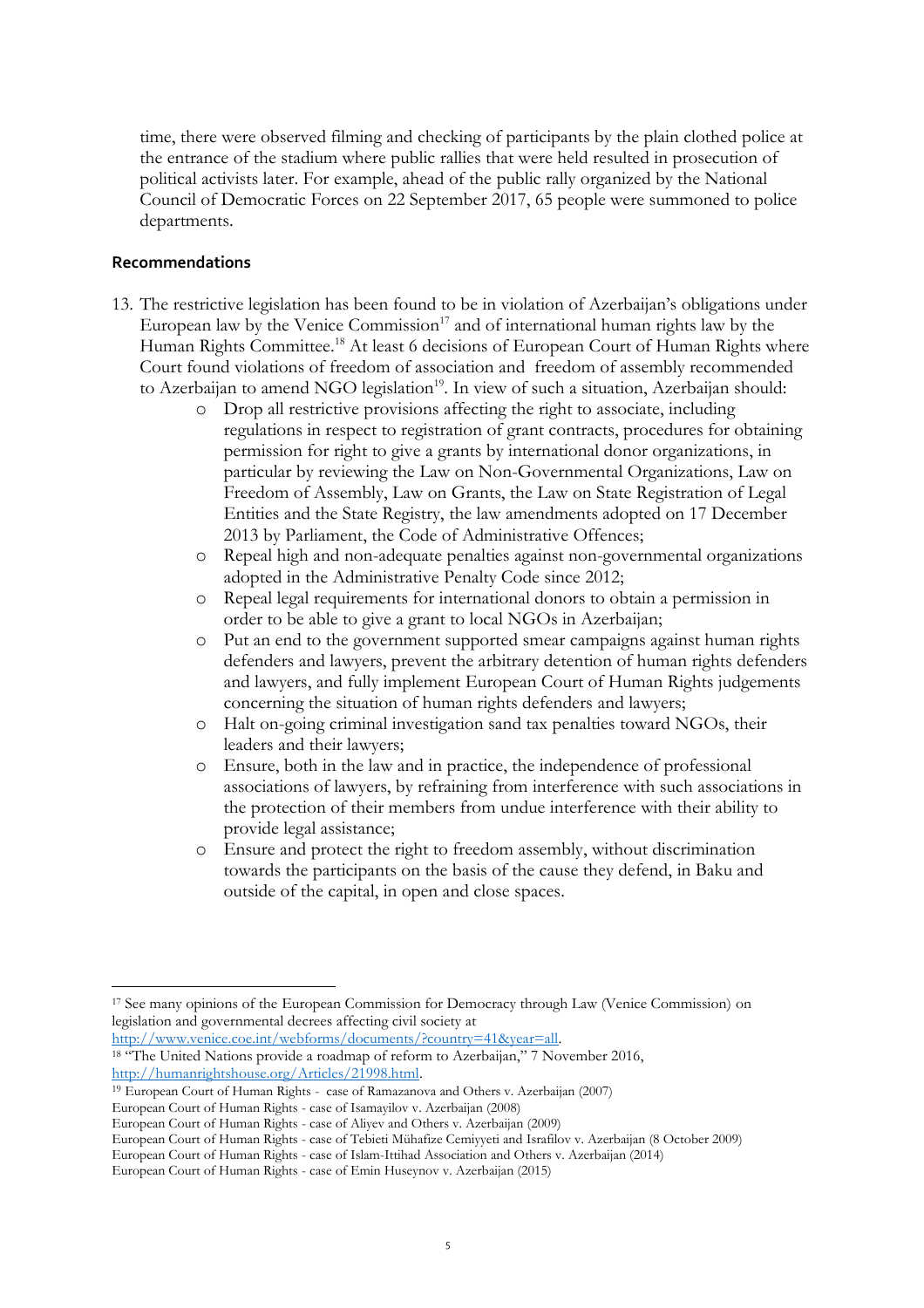# **Media freedoms**

- 14. Independent media operates under the threat of arbitrary measures by the authorities. Despite protection under national and international law that guarantees the right to freedom of expression, Azerbaijan has continued to face challenges in ensuring an enabling environment for the media and journalists. Independent media outlets have been frequently targeted.
- 15. In January 2017, the Parliamentary Assembly of the Council of Europe (PACE) voiced "its concern with regard to retaliation against independent media and advocates of freedom of expression in Azerbaijan", in particular with regard to "the arbitrary application of criminal legislation to limit freedom of expression". The Assembly called on the Azerbaijani authorities to cease harassment against the Institute for Reporters' Freedom and Safety and its Chairman Mehman Huseynov, and to guarantee conditions for Meydan TV and RFE/RL to freely carry out their work in the country. While welcoming the release of investigative journalist Khadija Ismayil, the Assembly expressed "concern with regard to the legal proceedings, travel bans and restrictions on freedom of movement imposed on her and on other journalists in Azerbaijan that are designed to prevent them from carrying out their independent work".<sup>20</sup>
- 16. In recent months, the authorities have been repeatedly targeting some of the few remaining independent voices:
	- On 25 May 2016, the Supreme Court of Azerbaijan upheld Khadija Ismayil's appeal and released her on probation. Khadija Ismayil is an award-winning investigative journalist<sup>21</sup>. She was arrested on 5 December 2014 and sentenced to 7.5 years in prison<sup>22</sup>. Following her release, Khadija Ismayilova<sup>23</sup> remains under a travel ban;
	- Azerbaijani journalist Afgan Mukhtarli suddenly went missing in Tbilisi, Georgia, on the night of 29 May 2017, leaving his relatives and colleagues without news until the next day, when he was able to contact his lawyer from the State Border Service İnvestigation Unit in Azerbaijan<sup>24</sup>.
	- In July 2017, the authorities in Azerbaijan sentenced the financial director of opposition Azadliq newspaper, Faig Amirli, to three years three months in prison on charges of inciting religious hatred and tax evasion<sup>25</sup>.
	- After enduring years of pressure and harassment, a criminal case was opened against Turan New Agency on 7 August 2017. On 16 August, the authorities raided Turan's

 $\overline{a}$ <sup>20</sup> PACE Resolution 2141 (2017), on attacks against journalists and media freedom in Europe, available at: [http://semantic](http://semantic-pace.net/tools/pdf.aspx?doc=aHR0cDovL2Fzc2VtYmx5LmNvZS5pbnQvbncveG1sL1hSZWYvWDJILURXLWV4dHIuYXNwP2ZpbGVpZD0yMzQwMCZsYW5nPUVO&xsl=aHR0cDovL3NlbWFudGljcGFjZS5uZXQvWHNsdC9QZGYvWFJlZi1XRC1BVC1YTUwyUERGLnhzbA==&xsltparams=ZmlsZWlkPTIzNDAw)[pace.net/tools/pdf.aspx?doc=aHR0cDovL2Fzc2VtYmx5LmNvZS5pbnQvbncveG1sL1hSZWYvWDJILURXLWV4dHIuYXN](http://semantic-pace.net/tools/pdf.aspx?doc=aHR0cDovL2Fzc2VtYmx5LmNvZS5pbnQvbncveG1sL1hSZWYvWDJILURXLWV4dHIuYXNwP2ZpbGVpZD0yMzQwMCZsYW5nPUVO&xsl=aHR0cDovL3NlbWFudGljcGFjZS5uZXQvWHNsdC9QZGYvWFJlZi1XRC1BVC1YTUwyUERGLnhzbA==&xsltparams=ZmlsZWlkPTIzNDAw) [wP2ZpbGVpZD0yMzQwMCZsYW5nPUVO&xsl=aHR0cDovL3NlbWFudGljcGFjZS5uZXQvWHNsdC9QZGYvWFJlZi1X](http://semantic-pace.net/tools/pdf.aspx?doc=aHR0cDovL2Fzc2VtYmx5LmNvZS5pbnQvbncveG1sL1hSZWYvWDJILURXLWV4dHIuYXNwP2ZpbGVpZD0yMzQwMCZsYW5nPUVO&xsl=aHR0cDovL3NlbWFudGljcGFjZS5uZXQvWHNsdC9QZGYvWFJlZi1XRC1BVC1YTUwyUERGLnhzbA==&xsltparams=ZmlsZWlkPTIzNDAw) [RC1BVC1YTUwyUERGLnhzbA==&xsltparams=ZmlsZWlkPTIzNDAw.](http://semantic-pace.net/tools/pdf.aspx?doc=aHR0cDovL2Fzc2VtYmx5LmNvZS5pbnQvbncveG1sL1hSZWYvWDJILURXLWV4dHIuYXNwP2ZpbGVpZD0yMzQwMCZsYW5nPUVO&xsl=aHR0cDovL3NlbWFudGljcGFjZS5uZXQvWHNsdC9QZGYvWFJlZi1XRC1BVC1YTUwyUERGLnhzbA==&xsltparams=ZmlsZWlkPTIzNDAw)

<sup>21</sup> HRHF, "Khadija Ismayil awarded on World Press Freedom Day," 2 May 2016, available at [http://humanrightshouse.org/Articles/21589.html.](http://humanrightshouse.org/Articles/21589.html)

<sup>22</sup> HRHF, "We condemn the sentencing of journalist Khadija Ismayilova," 1 September 2016, available at [http://humanrightshouse.org/Articles/21130.html.](http://humanrightshouse.org/Articles/21130.html)

<sup>23</sup> "Khadija Ismayilova released on probation," 25 May 2016, available at [http://humanrightshouse.org/Articles/21641.html.](http://humanrightshouse.org/Articles/21641.html)

<sup>24</sup> HRHF, "Azerbaijan's repression spreads to Georgia," 31 Mat 2017, available at [http://humanrightshouse.org/Articles/22500.html.](http://humanrightshouse.org/Articles/22500.html) 

<sup>25</sup> HRHF, "Persecution of journalists continues in Azerbaijan," 27 July 2017, available at <http://humanrightshouse.org/Articles/22633.html>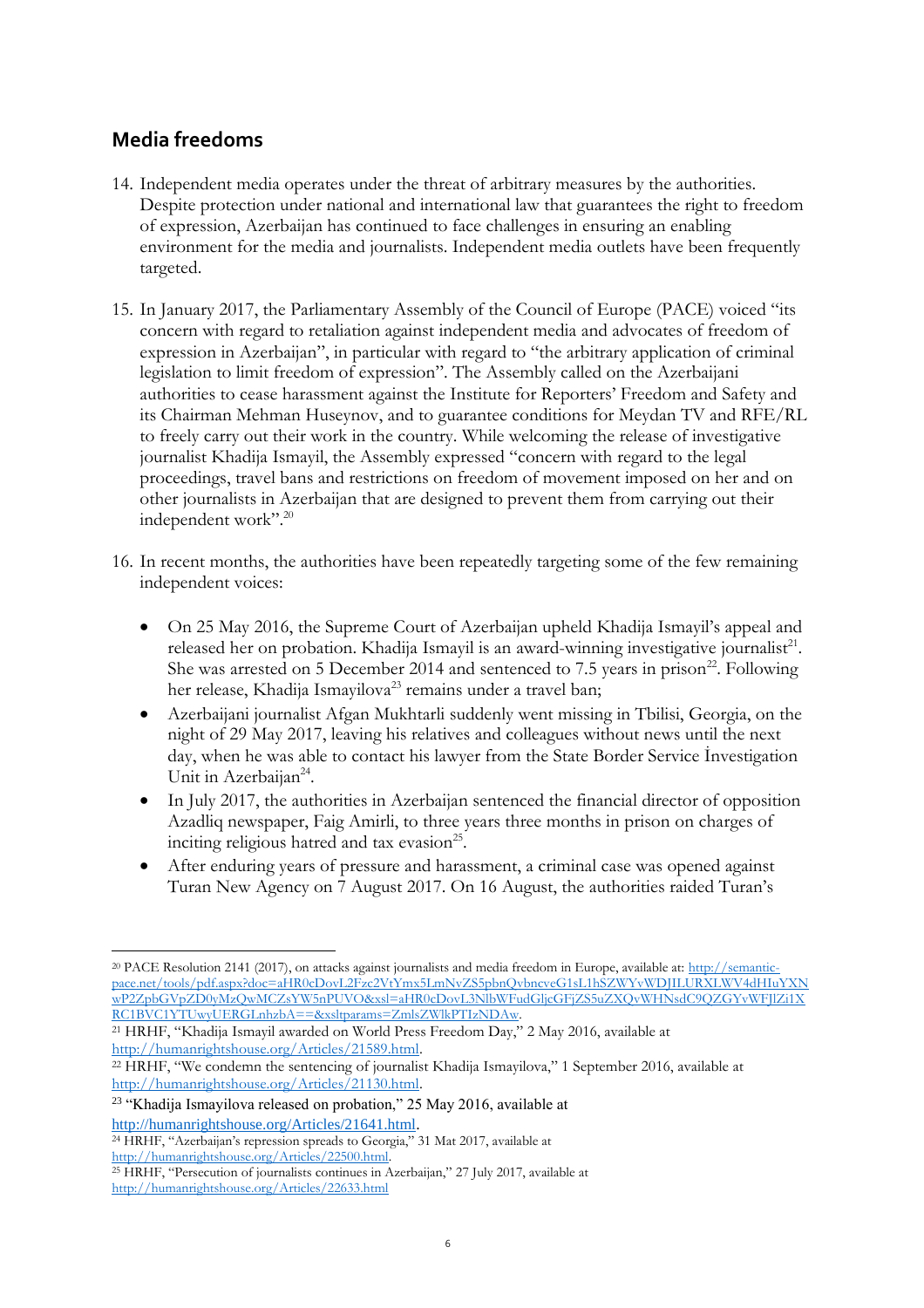offices, a day before Turan was set to hand over documents as part of the probe<sup>26</sup>. On 25 August, Mehman Aliyev, the director of Turan was sentenced to three months of pretrial detention, facing charges for illegal entrepreneurship, tax evasion, and abuse of power. 27

- The authorities in Azerbaijan also consistently targeted the Institute for Reporters' Freedom and Safety (IRFS) for several years:
	- o As reported by the United Nations Special Rapporteur on human rights defenders,<sup>28</sup> Mehman Huseynov was first arrested in 2012, and since then has been regularly interrogated by authorities, who have confiscated his official documents and imposed a travel ban on him.<sup>29</sup> On 10 September 2016, he was taken to a police station and interrogated and threatened with torture;
	- o On 3 March 2017, Mehman Huseynov was convicted and sentenced to two years' imprisonment on charges of defamation. His conviction stems from a private case brought by the Chief of the Police Department of the Nasimi District, Baku, related to Mehman Huseynov's public reporting about his treatment when detained overnight by police in January  $2017$ ;<sup>30</sup>
	- o In November 2016, Mehman Huseynov was elected as IRFS's new chairman. The previous chairman of IRFS, journalist Rasim Aliyev, died after being violently attacked in August 2015 in Baku;<sup>31</sup>
	- o Prior to Rasim Aliyev, Mehman Huseynov's brother Emin Huseynov was Chairperson of IRFS. He was forced into hiding and to leave Azerbaijan.<sup>32</sup> As well as the harassment of its leaders, the IRFS has also suffered from the administrative blocking of the organisation from being able to operate in the country. Furthermore, Emin Husyenov was himself also tortured when arrested in June 2008, as found by the European Court of Human Rights.<sup>33</sup>
- 17. All these cases are emblematic of the way authorities, in a systematic way, aim at silencing independent media, just as they target human rights defenders and other dissenting voices.

 $\overline{a}$ 

<sup>26</sup> HRHF, "Azerbaijan: Crushing all independent media," 17 August 2017, available at <http://humanrightshouse.org/Articles/22661.html>

<sup>27</sup> HRHF, "Director of news agency detained," 25 August 2017, available at [http://humanrightshouse.org/Articles/22704.html.](http://humanrightshouse.org/Articles/22704.html)  <sup>28</sup> Report to the United Nations Human Rights Council of the Special Rapporteur on the situation of human rights defenders on his mission to Azerbaijan, 20 February 2017 (UN Doc: A/HRC/34/52/Add.3), para. 47, available at [http://humanrightshouse.org/noop/file.php?id=22285&d=1.](http://humanrightshouse.org/noop/file.php?id=22285&d=1) 

<sup>&</sup>lt;sup>29</sup> "Prize-winning photojournalist denied permission to leave Azerbaijan," 18 June 2013, available at [http://humanrightshouse.org/Articles/19350.html.](http://humanrightshouse.org/Articles/19350.html)

<sup>30</sup> On 9 January 2017, Mehman Huseynov was forcibly dragged into an unmarked vehicle and taken to an unknown destination by unidentified assailants in civilian clothes. He appeared in court the next day. He was tried in a closed hearing and found guilty by the Nasimi District Court, Baku, of committing an administrative offence under Article 535 part 1 of the Administrative Code of the Republic of Azerbaijan (disobeying a lawful order by police officers). He appeared in court the next day. He was tried in a closed hearing and found guilty by the Nasimi District Court, Baku, of committing an administrative offence under Article 535 part 1 of the Administrative Code of the Republic of Azerbaijan (disobeying a lawful order by police officers). Following his detention incommunicado over night at the 22nd Nasimi District Police Station, signs of torture and ill treatment were visible on him, including blood on his shirt and marks on his legs. He reported that in the unmarked vehicle, in which he was transported, his mouth was sealed with tape, a bag was put over his head, he was beaten, and an electroshock weapon was used against him. <sup>31</sup> "Journalist Rasim Aliyev murdered as human rights crackdown continues in aftermath of European Games," 11 August 2015, available at [http://humanrightshouse.org/Articles/21105.html.](http://humanrightshouse.org/Articles/21105.html)

<sup>&</sup>lt;sup>32</sup> "Emin Huseynov is free and safe," 13 June 2015, available at [http://humanrightshouse.org/Articles/21025.html.](http://humanrightshouse.org/Articles/21025.html) <sup>33</sup> "Emin Huseynov about torture," 13 November 2015, available at [https://www.youtube.com/watch?v=CH3bWbvz3ZU.](https://www.youtube.com/watch?v=CH3bWbvz3ZU)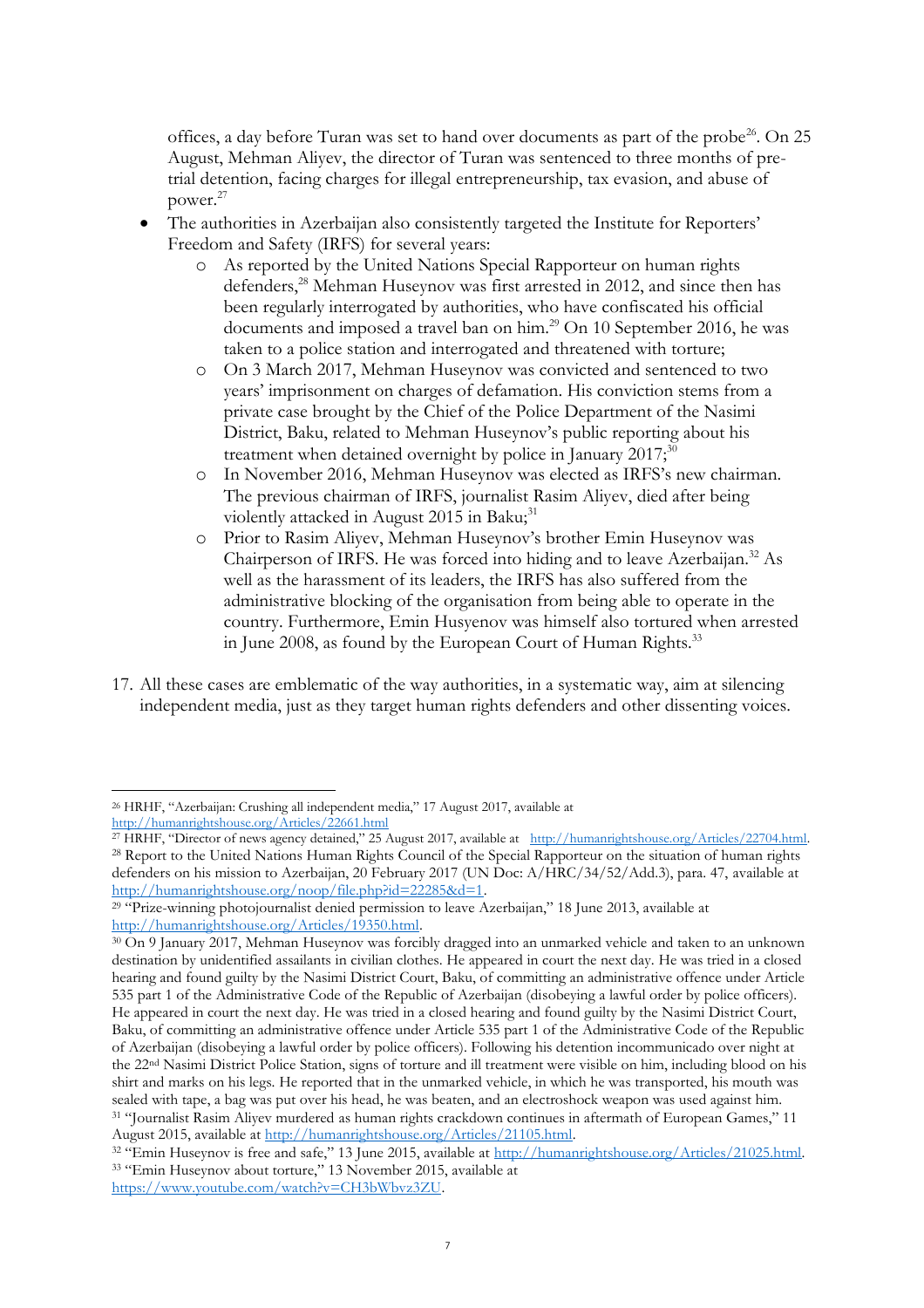### **Recommendations**

 $\overline{a}$ 

- 18. In light of the multiple and repetitive attacks on independent media and journalists, Azerbaijan should:
	- o Put an end to the government supported smear campaigns against journalists, and prevent the arbitrary detention of journalists;
	- o Halt on-going criminal investigations and tax penalties toward media organisations and journalists, including the Turan News Agency;
	- o Ensure and protect media freedoms, without discrimination towards the journalists on the basis of their reporting or their opinions.

# **Right to participate to public life**

- 19. During the April 2013 UPR review, Azerbaijan has accepted general and specific recommendations in order to:
	- o Ensure the participation of the various political movements in the electoral process and put in place plural and autonomous observation mechanisms that are integrated by citizens;
	- o Carry out free and fair elections consistent with the expectations of the international election monitoring community;
	- o Create public policies for equality of opportunities and affirmative action to combat the low participation of women in public life, especially in decisionmaking bodies, including Parliament, the Government, the diplomatic service, regional and local municipalities and the upper level of the judiciary;
	- o Continue its efforts to enhance its domestic framework on the protection of the rights of women and further encourage women to participate actively in the economy and public life.
- 20. The United Nations Human Rights Committee's concluding observations on the fourth periodic report of Azerbaijan (16 November 2016) noted systematic problems in respect to the right to participation in political and public life in the field of elections. As with many international organizations, the Committee was also concerned that existing systematic problems were reflected in the 2013 presidential elections, including through permission to campaign for 22 days only and very limited opportunities for assemblies, intimidation of opposition candidates and, prior to the November 2015 legislative elections, violations in the process of registration of opposition candidates and detention and conviction of some opposition leaders. Over a decade, the Government of Azerbaijan has been called upon by international organizations, including the European Court of Human Rights, to bring its electoral regulations and practices into compliance with international standards, and to refrain from using criminal law provisions in an attempt to exclude opposition candidates from electoral processes.
- 21. An emblematic case of the repression against those who wish to participate in the political life of the country is the detention of Ilgar Mammadov, one of the leaders of the Republican Alternative Movement (REAL). Despite the judgment of the European Court of Human Rights in 2014, and the repeated calls from the Committee of Ministers of the Council of Europe,<sup>34</sup> Ilgar Mammadov remains in detention.

<sup>34</sup> Interim Resolution CM/ResDH(2015)43, 12.03.2015; Interim Resolution CM/ResDH(2015)156, 24.09.2015; CM/ResDH(2016)144, 08.06.2016.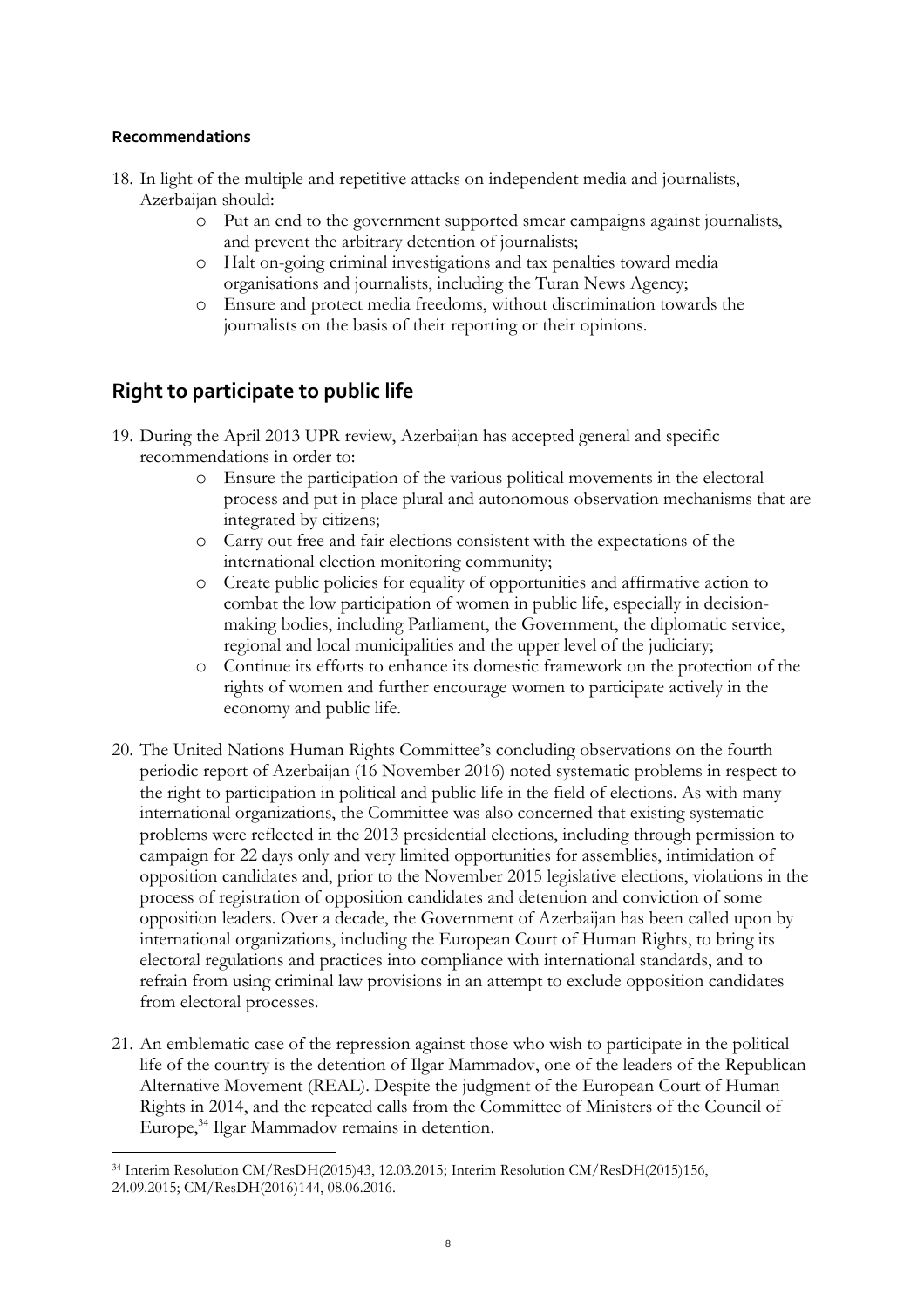- 22. The wave of arrests during the electoral period leading to the 26 September 2016 constitutional referendum further illustrates the continued crackdown against dissenting voices by the authorities in Azerbaijan.
- 23. During the weeks that preceded the referendum, intimidation and arrests of those raising their voice to criticise the process became routine. The authorities targeted journalists, bloggers, human rights defenders and political opponents in an attempt to stop the spreading of information about the referendum and their participation in protest rallies. The authorities tried to prevent protest actions from taking place and on some occasions attacked and detained demonstrators and journalists.
- 24. As reported by the United Nations Working Group on Arbitrary Detention, arrested student activists Bayram Mammadov and Giyas Ibrahim both reported having being subjected to violent interrogation techniques at a police station before being sentenced to four-months pre-trial detention for drug-related charges. The Working Group observed what seemed to be "physical sequels" of the treatment they were subjected to.<sup>35</sup> The pair is accused of having tagged a statue of late President Heydar Aliyev with the phrase "Happy Slave Day."
- 25. Furthermore, the referendum on making amendments to the Constitution of the Republic of Azerbaijan was seen worrying and unbalanced by many international organizations. The amendments, in experts' views, are not positive, and would constitute being "incompatible with democratic standards"<sup>36</sup>. As it also noted in the Venice Commission's preliminary opinion, the Azerbaijani institutional structure grants particularly strong powers to the President of the Republic and the executive and further strengthening of presidential power also weakened already limited competence of Parliament (Milli Mejlis) under the Constitution.
- 26. Despite many statements by government to ensure equal participation of all groups of population, including women, people with disabilities, minorities in political and public life, Azerbaijan needs to redouble its efforts to eliminate the gender role stereotypes and prejudices not only through awareness-raising campaigns but also through adoption of proper mechanisms such as temporary quota schemes and rules in certain sectors.
- 27. Regarding women's participation in Parliament, 19 out of 125 members are women. Currently, women are represented in the various regions of the country as deputy heads of regional executive bodies, heads of medical, educational, cultural departments, directors of schools, representatives of executive bodies etc. In general, in recent years improvements were observed in the participation of women in managerial positions. Despite these facts, women remain significantly underrepresented in national and local legislative bodies, in the Government and in the civil service, particularly in senior and decision-making positions.

 $\overline{a}$ <sup>35</sup> Statement of the United Nations Working Group on Arbitrary Detention, 25 May 2016, available at [http://www.ohchr.org/EN/NewsEvents/Pages/DisplayNews.aspx?NewsID=20021&LangID=E.](http://www.ohchr.org/EN/NewsEvents/Pages/DisplayNews.aspx?NewsID=20021&LangID=E)

<sup>36</sup> Written in the first paragraph of the Comments on the Preliminary Opinion of the Venice Commission (CDL-REF(2016)057-e).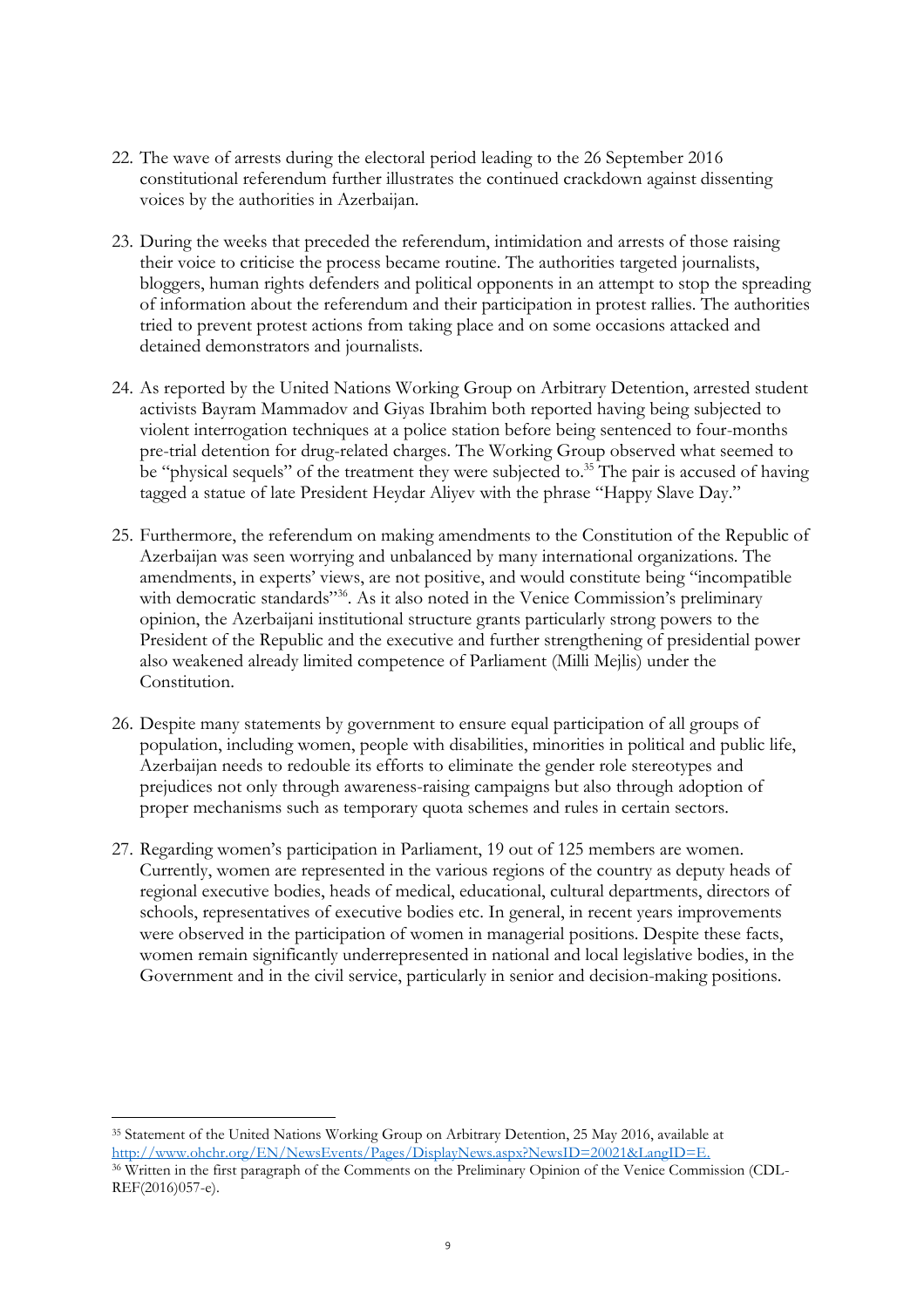### **Recommendations**

 $\overline{a}$ 

- 28. Given the lack of ability of people in Azerbaijan to participate to public life, Azerbaijan should:
	- o Bring its electoral regulations and practices into compliance with international standards, including implementing general measures of legislative development relating to the European Court of Human Rights' decisions in the field of right to elections;
	- o Promote and provide an enabling environment for equal participation in political and public life without fear and intimidation in respect to its critics by ensuring fully transparent elections and a genuine pluralistic political debate and by refraining from using criminal law provisions in an attempt to exclude opposition candidates from electoral processes;
	- o Take all measures necessary to prevent gender stereotypes and promote the participation of women in high level decision making processes, including local and national legislative bodies.

# **Violence against women, women's rights, and sexual orientation**

- 29. In what were very weak recommendations in regard to gender equality, women's rights, and sexual orientation during the April 2013 UPR, Azerbaijan inter alia accepted recommendations in regard to:
	- o Adoption of the necessary measures to ensure an adequate implementation of reforms in the area of gender violence;
	- o Take further measures to develop an effective implementation and monitoring mechanism for the law on domestic violence, especially to grant access to justice for women victims of violence and guarantee their protection.
- 30. As of 30 September 2017 there is no National Action Plan on implementing the Law on Domestic Violence, adopted in August 2010, which would stipulate strategic measures;
- 31. At least 91 women were murdered in 2010, 120 women were murdered in 2011, 96 women were murdered in 2012, 101 women were murdered in 2013, 144 women were murdered in 2014, 99 women were murdered in 2015, and 110 women were murdered in 2016.
- 32. Of 110 women murdered in 2016, 48 were murdered by their husband, former husband or partner; 35 women were murdered by their father, brother, son or other close relative; 11 women were murdered by an acquaintance; four women were murdered under circumstances of robbery; while 12 women were murdered by an unknown person or by a person with unknown links to the victim. Thus, murders of women as a result of 'domestic violence' accounted for 75 percent of all murders of women in 2016. Furthermore, out of 97 attempts on women's lives made in 2016, 56 attempts were made by their husband, former husband or partner; 28 attempts were made by their father, brother, son or other close relative; seven attempts were made by their acquaintances; three attempts were made under circumstances of robbery; while three attempts were made by an unknown person or by a person with unknown links to the victim. Thus, attempts on women's lives as a result of 'domestic violence' accounted for 87 percent of all attempts on women's lives in 2016.<sup>37</sup>

<sup>37</sup> Source: Study by Women's Association for Rational Development (WARD), "Violence Scale: Femicide in Azerbaijan," Baku (Azerbaijan), 2017.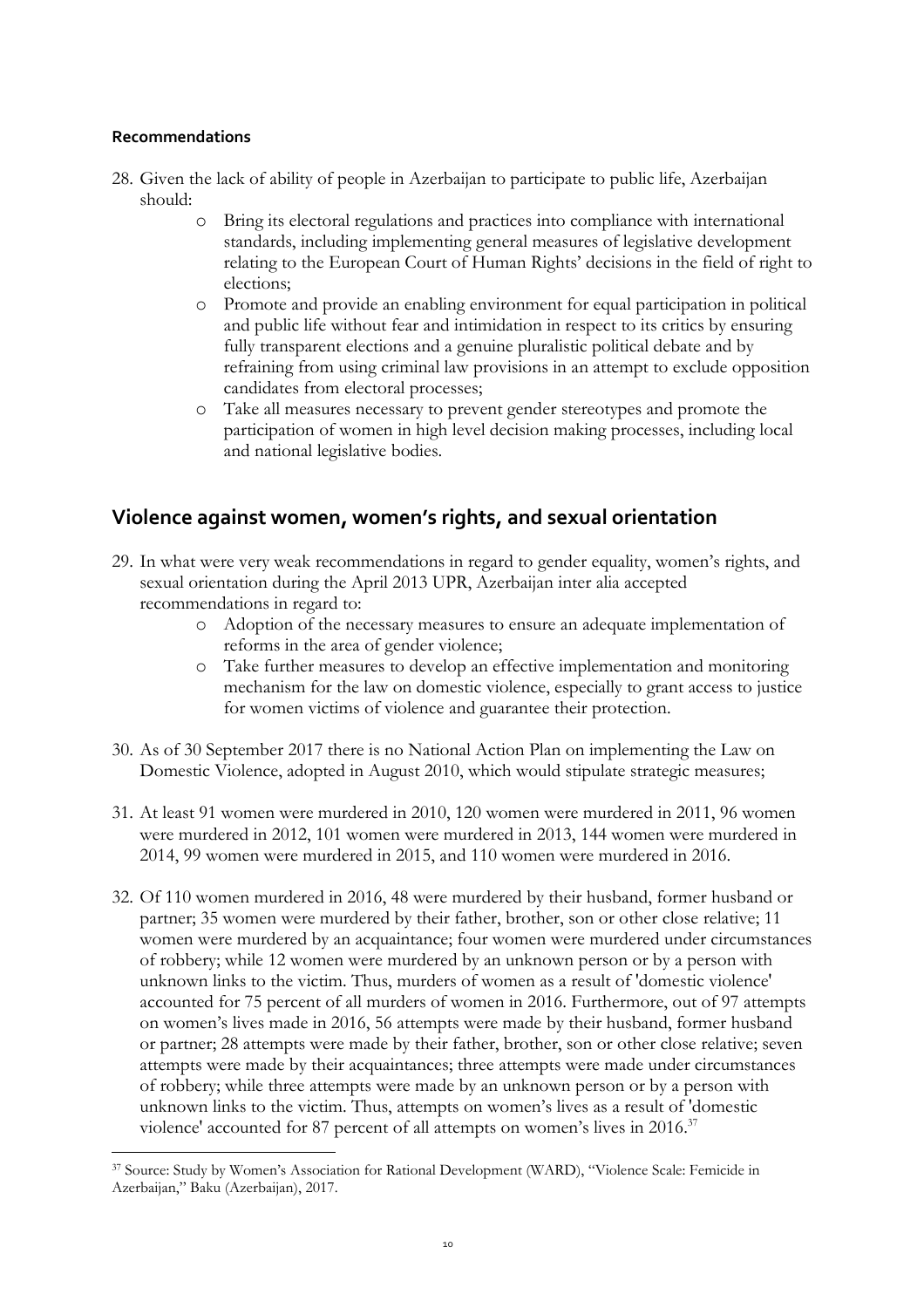- 33. The stability of these numbers illustrate the lack of action by the State to offer solutions for women victims of domestic violence and lack of prosecution of authors of domestic violence. The Committee on the Elimination of Discrimination against Women underlined the lack of implementation of existing legislation in this regard and the "limited number of support and referral centres for victims of domestic violence, which are mainly run by NGOs."<sup>38</sup> The Committee underlined that those NGOs are affected by legislation limiting freedom of association and recommended to Azerbaijan to "Review the legislative amendments and ensure that they do not adversely affect the activities of non-governmental and civil society organizations, in particular women's organisations, and ensure an enabling environment in which women's organizations can be freely established and may freely operate and mobilise resources."<sup>39</sup>
- 34. Furthermore, as noted by the Committee, "patriarchal attitudes and stereotypes regarding the roles and responsibilities of women and men in the family and in society remain deeply rooted."<sup>40</sup>
- 35. As of 15 September 2017, reports indicate that several transsexual sex workers were arrested by the police and that gay and transsexual people have been arrested in their apartments. Such reports from various sources in Azerbaijan indicate that within the second half of September, up to 83 people were detained, according to the Ministry of Justice and the Prosecutor General, having in common their sexual orientation and gender identity. 56 of those people were arrested either on charges of hooliganism or resisting to law enforcement. 18 received administrative fines. 9 people received warnings. A spokesman for the Ministry of Interior indicated that "these raids are not against all sexual minorities. The arrested are people who demonstratively show a lack of respect for those around them, annoy citizens with their behaviour, and also those whom police or health authorities believe to be carriers of infectious diseases."<sup>41</sup>

#### **Recommendations**

- 36. Azerbaijan has bluntly ignored recommendations to take measures to further gender equality, protect the rights of lesbian, gay, bisexual, and transgender people, and fight violence against women. Azerbaijan hence should:
	- o Make relevant amendments to the 2010 Law to adopt its clauses to international standards;
	- o Prepare the National Action Plan for implementing the Law on Domestic Violence;
	- o Guarantee the enforcement of protection orders against perpetrators of violence;
	- o Notify women about any services and assistance available at the moment a case of violence against her is reported or she seeks help from local organisations specialising in the provision of social services. To achieve this, law enforcement agencies, executive authorities and social workers should be fully informed about the social services available for survivors and make sure that her needs are provided for;

 $\overline{a}$ 

<sup>38</sup> CEDAW/C/AZE/CO/5, para. 22.

<sup>39</sup> CEDAW/C/AZE/CO/5, para. 17.

<sup>40</sup> CEDAW/C/AZE/CO/5, para. 20.

<sup>41</sup> Quoted in: "Outcry as Azerbaijan police launch crackdown on LGBT community", *The Guardian*, 28 September 2017, available at [https://www.theguardian.com/world/2017/sep/28/azerbaijan-police-crackdown-lgbt](https://www.theguardian.com/world/2017/sep/28/azerbaijan-police-crackdown-lgbt-community)[community.](https://www.theguardian.com/world/2017/sep/28/azerbaijan-police-crackdown-lgbt-community)